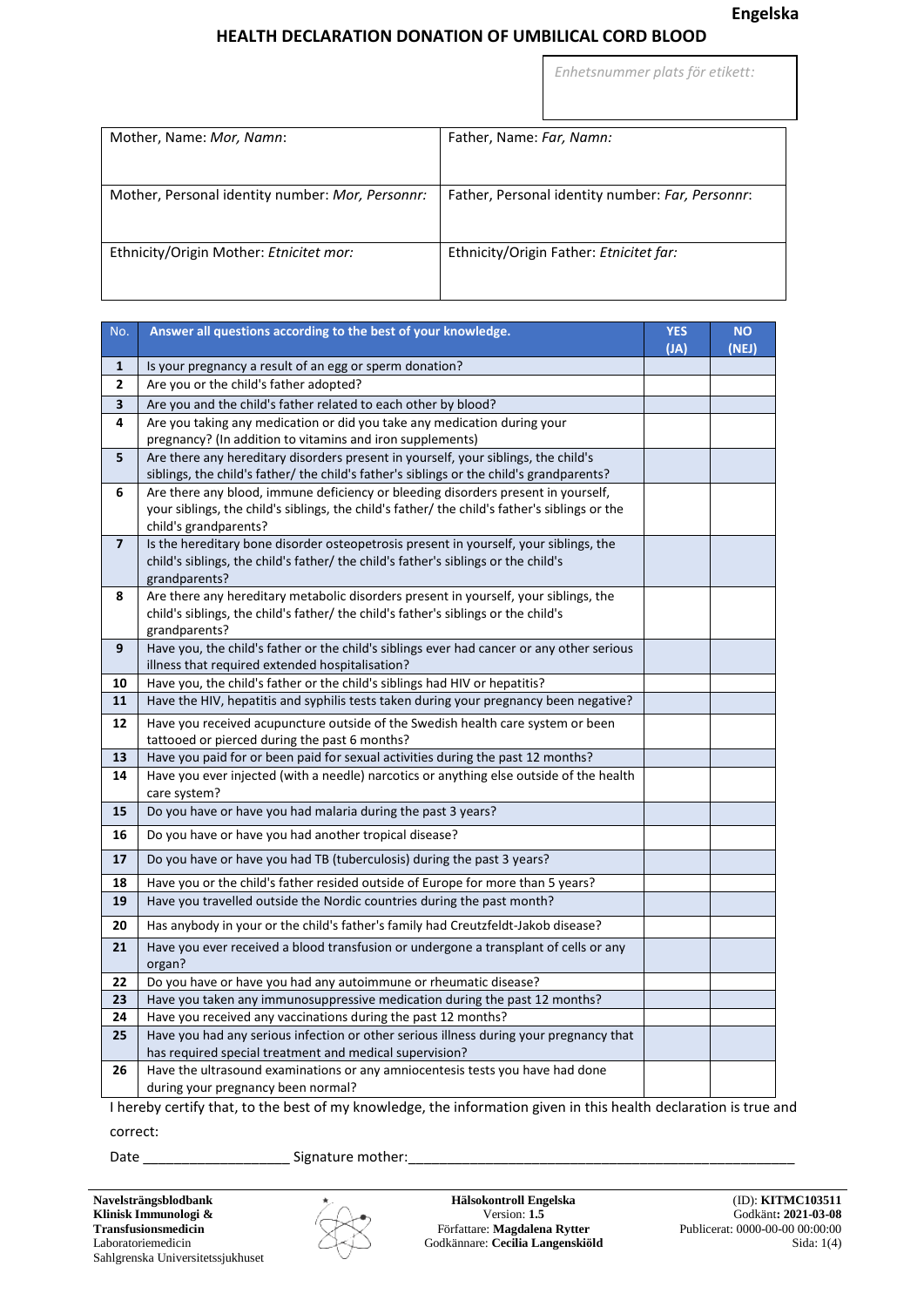| Nedanstående fylls i av barnmorska anställd av Nationella navelsträngsblodbanken                                                                                                                                               |  |  |  |  |  |  |
|--------------------------------------------------------------------------------------------------------------------------------------------------------------------------------------------------------------------------------|--|--|--|--|--|--|
| Komplettering till frågor på hälsodeklarationen:                                                                                                                                                                               |  |  |  |  |  |  |
|                                                                                                                                                                                                                                |  |  |  |  |  |  |
|                                                                                                                                                                                                                                |  |  |  |  |  |  |
|                                                                                                                                                                                                                                |  |  |  |  |  |  |
|                                                                                                                                                                                                                                |  |  |  |  |  |  |
|                                                                                                                                                                                                                                |  |  |  |  |  |  |
|                                                                                                                                                                                                                                |  |  |  |  |  |  |
|                                                                                                                                                                                                                                |  |  |  |  |  |  |
|                                                                                                                                                                                                                                |  |  |  |  |  |  |
|                                                                                                                                                                                                                                |  |  |  |  |  |  |
|                                                                                                                                                                                                                                |  |  |  |  |  |  |
|                                                                                                                                                                                                                                |  |  |  |  |  |  |
|                                                                                                                                                                                                                                |  |  |  |  |  |  |
| ID kontroll utförd: Godkänt leg annat ange: 10 ange: 10 ange: 10 ange: 10 ange: 10 ange: 10 ange: 10 ange: 10 ange: 10 ange: 10 ange: 10 ange: 10 ange: 10 ange: 10 ange: 10 ange: 10 ange: 10 ange: 10 ange: 10 ange: 10 ange |  |  |  |  |  |  |
| Godkännare av tillvaratagandet (enl. SOSFS 2009:30)                                                                                                                                                                            |  |  |  |  |  |  |
|                                                                                                                                                                                                                                |  |  |  |  |  |  |
|                                                                                                                                                                                                                                |  |  |  |  |  |  |
|                                                                                                                                                                                                                                |  |  |  |  |  |  |
|                                                                                                                                                                                                                                |  |  |  |  |  |  |

*Övrigt*

| Normal graviditet enligt mödravårdsjournal $\Box$                              |       |
|--------------------------------------------------------------------------------|-------|
| Vid avvikelser angående mors sjukhistoria, graviditet och förlossning,         |       |
| Bifoga MHV1,2,3 och ev. journalanteckning för bedömning av medicinskt ansvarig |       |
| Mor Hb $g/L$ ( Ej godkänt Hb för donation < 90 g/L)                            | Sign: |

| Kompletterande uppgifter till följesedel:<br>Klinisk undersökning av barnet                                                                          |       |
|------------------------------------------------------------------------------------------------------------------------------------------------------|-------|
| Inga avvikelser $\Box$ Noterade avvikelser $\Box$<br>Vid avvikelser bifoga FV2 och ev. journalanteckning för bedömning av medicinskt ansvarig läkare | Sign: |

| <b>Barnets</b><br>personnr. | Barnnr.  | <b>Flicka</b> | Pojke | Grav.<br>vecka       | Tid<br>förlossning   | Tid<br>klampning     | <b>Tid</b><br>insamling | <sub>In</sub><br>utero | Ex<br>utero | Sign. |
|-----------------------------|----------|---------------|-------|----------------------|----------------------|----------------------|-------------------------|------------------------|-------------|-------|
|                             |          |               |       | ÷                    |                      |                      |                         |                        |             |       |
|                             | Planerad | Akut          | Agpar | pH                   | Ev. plasma           | <b>Bifogat</b>       | Moder vikt/             | Vaginal*               |             |       |
| Vaginal*                    | sectio   | sectio        | poäng | normalt              | utspädn.             | journalant           | datum                   | Stående $\Box$         |             | Sign. |
|                             |          |               |       |                      |                      |                      |                         | Rygg                   |             |       |
|                             |          |               |       | Ja $\Box$ Nej $\Box$ | Ja $\Box$ Nej $\Box$ | Ja $\Box$ Nej $\Box$ |                         | Sida                   |             |       |

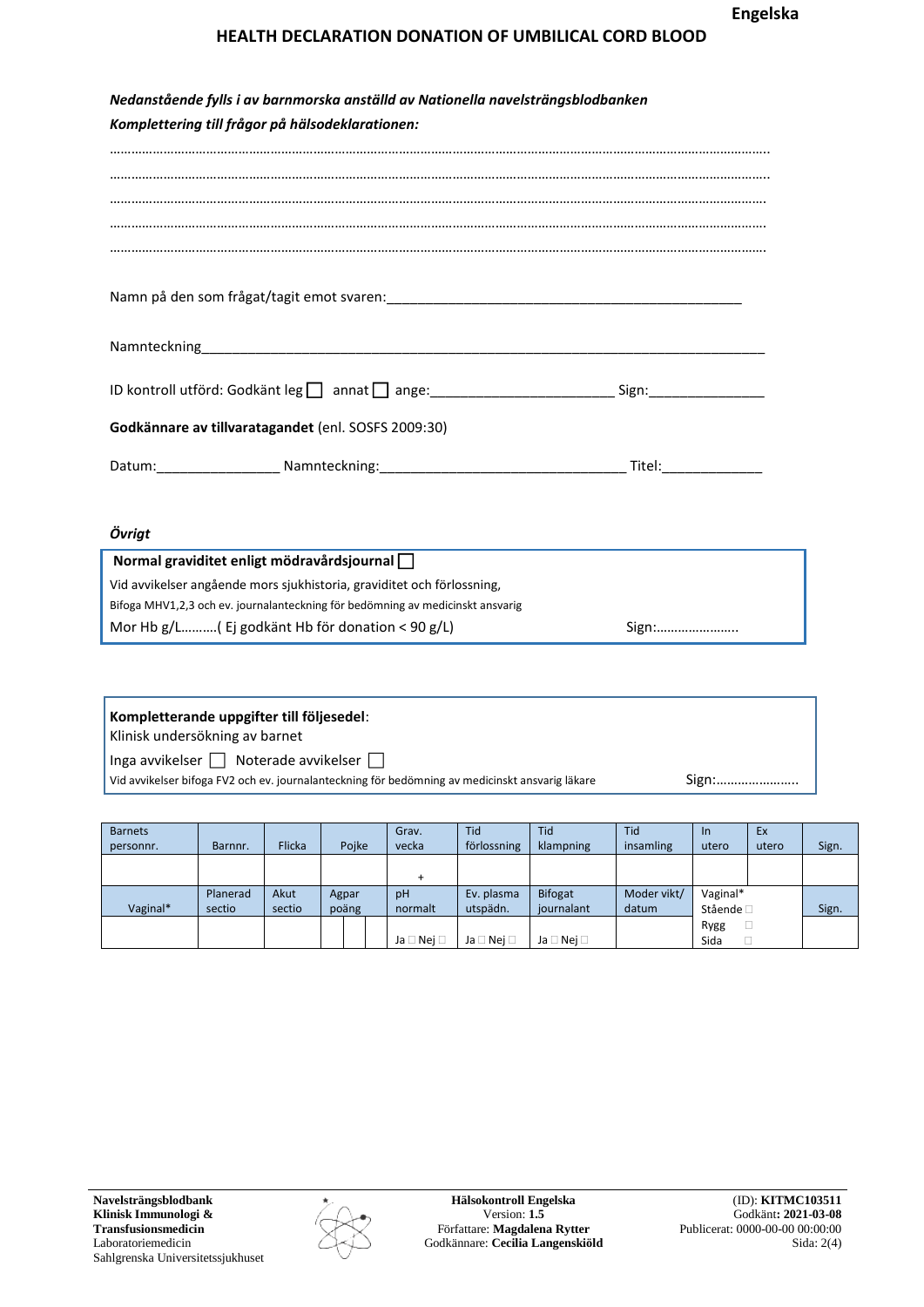# **Explanations to the questions on the health declaration form**

*Thank you for agreeing to donate your child's umbilical cord blood. The purpose of the questions is to ascertain that the blood is safe for possible future recipients.*

*Here we provide additional explanation to the questions we ask.*

### **Why do we ask about ethnicity/origin?**

Stem cells are the cells that form new blood. They are found in the bone marrow and in umbilical cord blood. A sick person can form new fresh blood by being given new blood stem cells. In order for this to work, the donor and recipient must have the same HLA type. HLA are markers on the cells, which help the body's immune system to recognise foreign cells. Common HLA types vary across the world, therefore a person's ethnic origin can provide important information about which recipients the blood stem cells may be suitable for.

### **Questions 1 and 2: Adoption and donation**

If the pregnancy is a result of an egg or sperm donation or if you have been adopted yourself, you sometimes may not know anything about hereditary diseases. If this is the case, answer the questions the best you can. In the event of egg/sperm/embryo donation, the egg/sperm needs to have come from donors within the EU/EES and the treatment have been performed within the EU/EES. We also need to know which egg or sperm bank you have used to ensure that the clinic has been approved by the country's licensing authority for health and medical care and to know, if necessary, which rules regarding donors' health apply to that particular bank.

## **Question 3: Blood relation between parents**

A close blood relation between the child's parents may increase the risk of hereditary diseases in the child. We do not approve a donation if the child's parents are first cousins.

## **Question 4: Medication**

Drug treatment during pregnancy may in some cases affect the baby.

## **Questions 5-8: Hereditary diseases in the family**

Hereditary diseases in the family may, depending on the hereditary pattern in some cases, be transferred by the umbilical cord blood; in particular this applies to the diseases that affect the blood, the immune system and haemostasis (in bleeding disorders), or the body's metabolism. The list below shows examples of diseases which mean that donations cannot be accepted:

*Congenital anaemia: hereditary types of anaemia* (thalassemia major, sickle-cell anaemia, Blackfan-Diamond anaemia)

*Congenital deficiency of white blood cells or platelets*: genetic agranulocytosis (Kostmann disease, Schwachman-Diamond syndrome, etc.) Hereditary thrombocytopenia (X-linked thrombocytopenia, Wiskott-Aldrich syndrome, Glanzmann thrombasthenia)

*Congenital immunodeficiency diseases*: severe combined immunodeficiency (SCID), Wiskott-Aldrich syndrome, Omenn syndrome, hyper-IgM syndrome, Bruton agammaglobulinemia (Xlinked agammaglobulinemia, DiGeorge (22q11 deletion syndrome, CHARGE), ataxiatelangiectasia, chronic granulomatous disease (CGD), hemophagocytosis (familial (FHL),